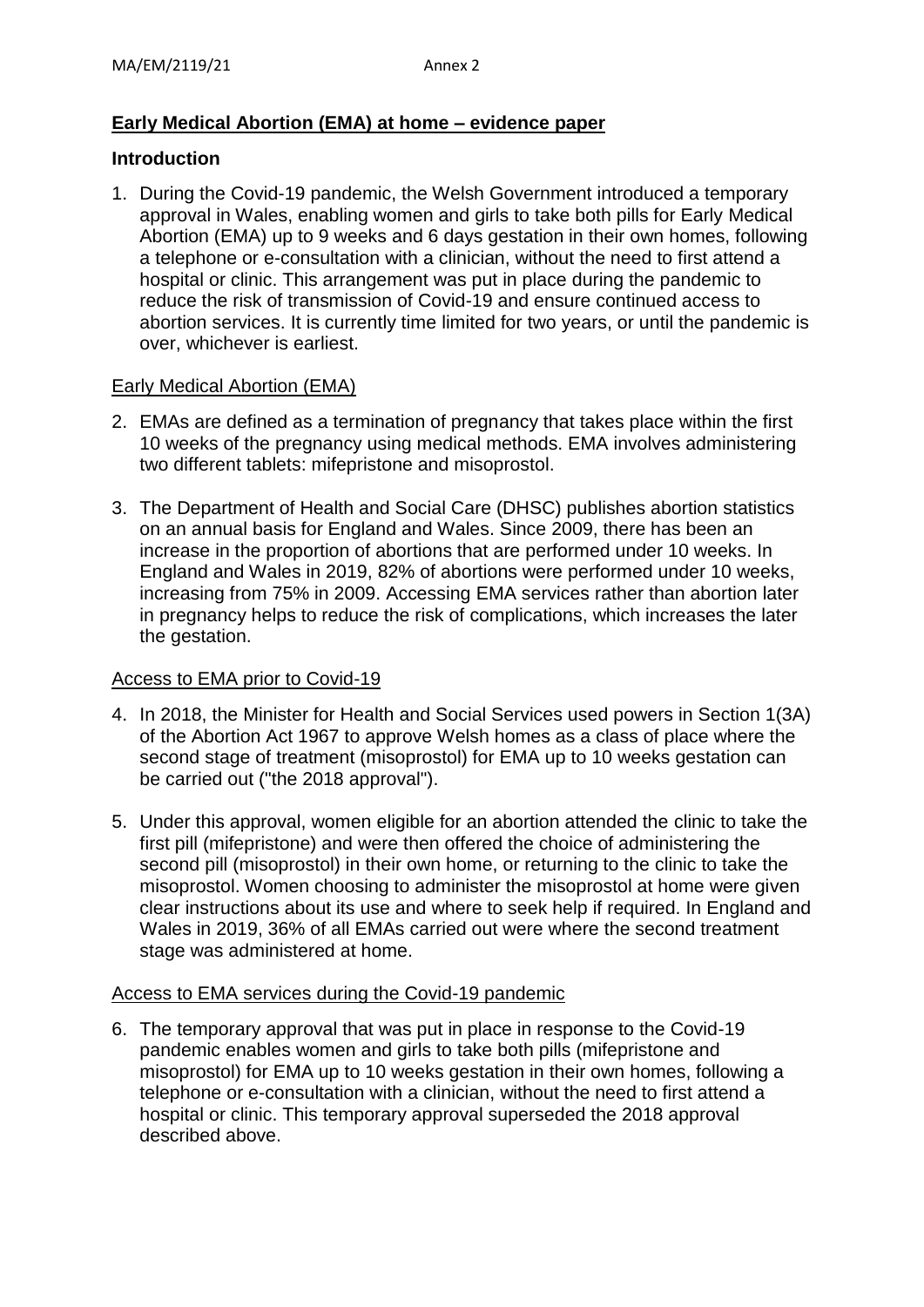- 7. Termination of pregnancy remains an essential service. We have discussed with clinicians, professional bodies and taken account the views of women's representative groups such as the previous Cross Party Group on Women's Health and introduced these temporary measures that enable women in Wales to have access to termination of pregnancy services at home.
- 8. Public safety is our number one priority as we tackle the COVID-19 pandemic. The protocol used to deliver EMA services via teleconference during COVID-19 was developed by clinicians and supported by guidelines issued by NICE and The Royal College of Obstetricians and Gynaecologists (RCOG). We are confident that all clinical and safeguarding risks have been considered and managed appropriately including the assessment of gestation.

#### What does the data show?

- 9. The number of abortions continues to increase in both England and Wales. In 2020, there were 9,834 abortions carried out for women resident in Wales.
- 10.There were 358 (or 3.8%) more abortions carried out to Welsh residents in 2020 compared with 2019. The increase from 2019 is not statistically significant, but the increase from 2018 is statistically significant.
- 11.In 2020, 95.1% of abortions were carried out before 13 weeks, including 90.3% under 10 weeks. Of those abortions, 98.1% were funded by the NHS (67.9% in NHS hospitals and 30.2% in the independent sector under NHS contract); the remaining 1.9% were privately funded.
- 12.Data suggests that the temporary arrangements have enabled women to access abortions much easier and this has led to abortions taking place at a much earlier gestation which is safer and provides better outcomes for women.
- 13.Official statistics show that in 2020 more abortions happened at earlier gestations than in 2019, with 30% happening at 5 weeks gestation or earlier, compared with 17% in 2019. The increased number of abortions is entirely a result of more medical abortions (971 or 12% more in 2020), as the number of surgical abortions decreased considerably during the pandemic (613 or 41% fewer in 2020). The percentage of medical abortion for residents of England and Wales has been consistently increasing over recent years and we cannot say this is definitely due to the temporary approval.

## **Clinical and professional body comments and feedback**

- 14.In March 2020, the Royal College of Obstetricians and Gynaecologists (RCOG), the Royal College of Midwives, the Faculty of Sexual and Reproductive Healthcare, and the British Society of Abortion Care Providers produced clinical guidance for the provision of abortion care during the COVID-19 pandemic.
- 15.This guidance recommended provision of Early Medical Abortion via telemedicine to minimise risk and maintain provision of abortion as a time-sensitive, essential service. Specifically, it recommends: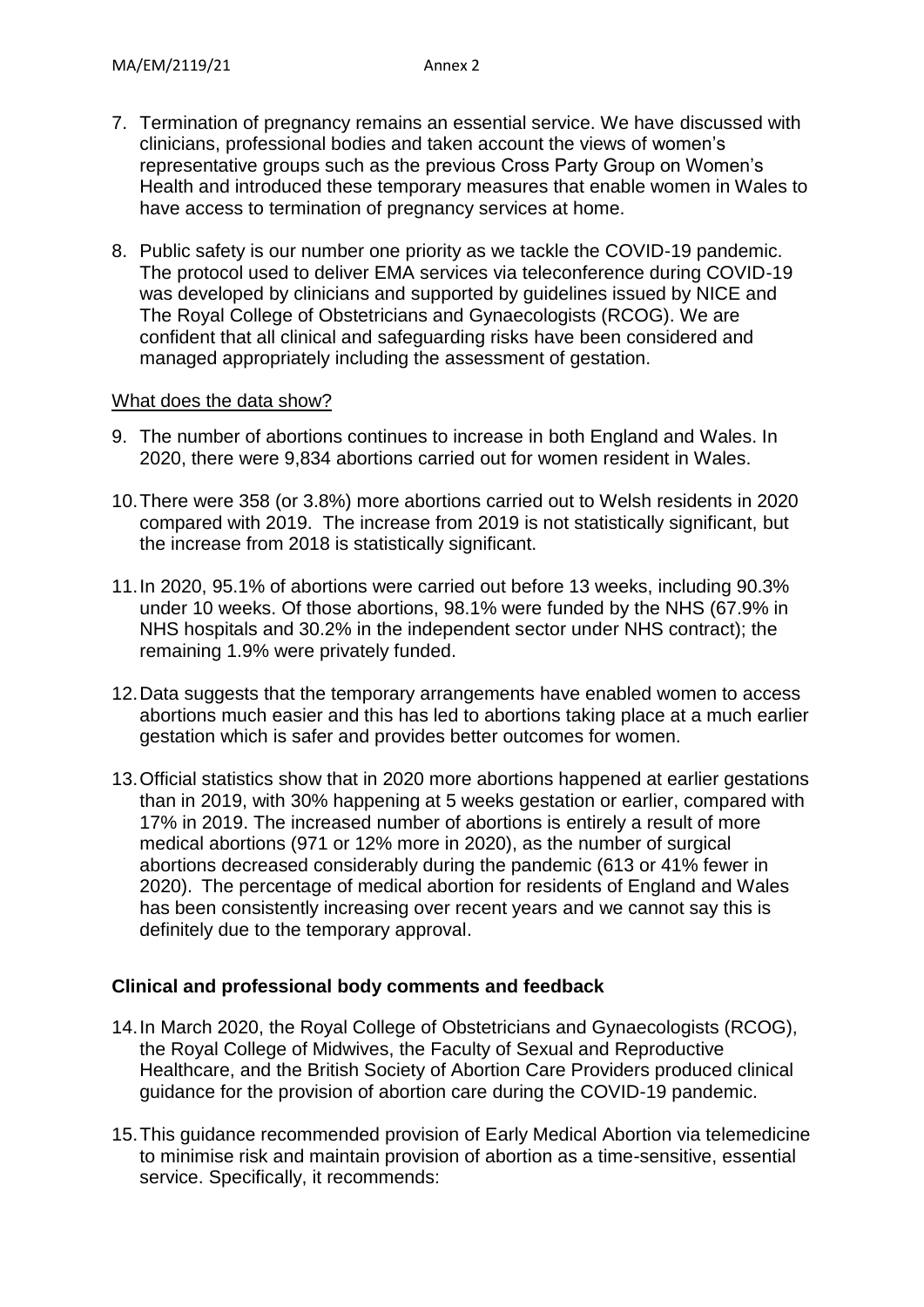- Providing remote consultation via video or telephone call and limiting in-clinic care.
- use ultrasound assessment only when clinically indicated such as in case of symptoms or history of ectopic pregnancy, the presence of an Intra-uterine device, or uncertainty about the date of last menstrual period.
- 16.The change in practice has been welcomed by clinicians and women's groups. Officials wrote to Chief Executives of health boards at the beginning of September 2020 to ask for feedback on how the change in practice had worked in their health board. All reported improved outcomes in a number of areas including shorter waiting times, increased numbers of abortions taking place at a lower gestation and, significantly, very positive feedback from patients using this model of care. There have also been positive outcomes in terms of better use of resources and cost effectiveness.
- 17.We know that being required to travel to a clinic to access abortion services is difficult for many women. There may be limited access to transport, they need to take extra time off work and finding childcare can be difficult and expensive.
- 18.As well as making abortion services more accessible, the discreetness of a consultation in her own home has been described as positive by patients grateful not to have to attend clinic for management of an unwanted pregnancy.

## **Feedback and responses from Health Boards**

- 19.Telemedicine has helped to safely treat women in a way that fits in with their lives – while ensuring they are treated by trained professionals and provided with the support they need. The change has enabled services in Wales to provide safe and effective services that are more accessible than ever before.
- 20.Since the introduction of telemedicine the waiting times for assessment is much reduced and the average gestational age at the time of treatment lower. This may have an effect on fewer attendances in GP surgeries, early pregnancy assessment clinics and gynaecology services as common early pregnancy complications are picked up and managed by the abortion service as the first point of contact.
- 21.In some health boards the average wait for an appointment from first call is 1-2 days rather than 1-2 weeks. 95% women are now accessing medical rather than surgical abortion (previously this was 75%) which is much less costly for the health economy. The average gestation of treatment has fallen (now 6+5 rather than 7+2 in 2019) and the risk of complications especially retained products of conception and failed treatment has fallen. In the previous system patients would spend 1-2 hours in the clinic and now this is usually  $<$  15 minutes.
- 22.Anecdotally, officials understand that women who have previously struggled to access in-clinic care, including women in abusive relationships, are no longer sourcing help outside the regulated healthcare system. Organisations such as "Women on the Web" have previously been contacted by Welsh women unable to access care as a result of their home circumstances and thus sought (illegal)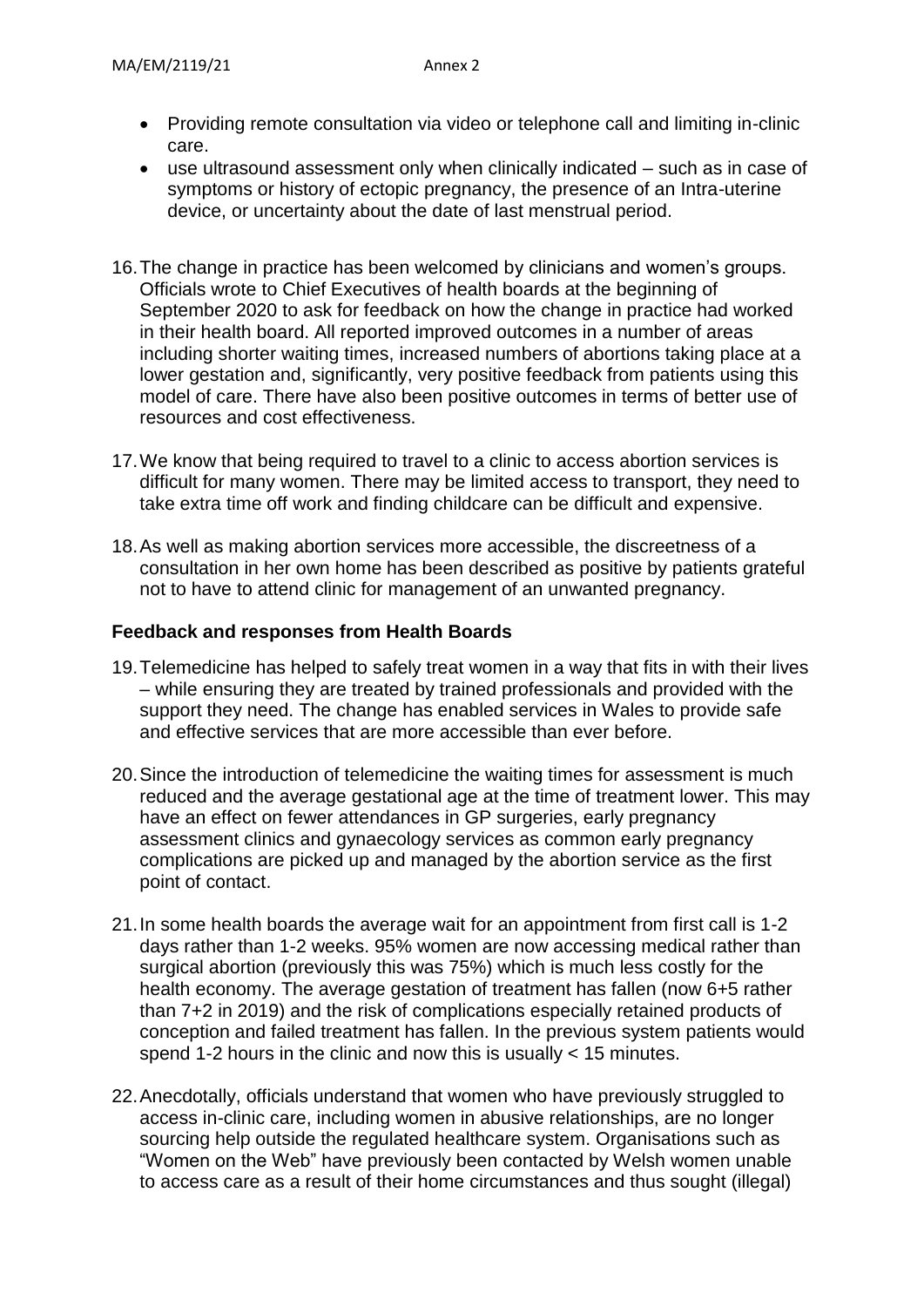abortion care at home. Such requests have significantly reduced since women are instead seeking care via legal means.

- 23.Prior to the changes, health boards covering large areas and with high levels of rurality meant that for some women, accessing abortion services required lengthy travel distances and times. The changes have led to the workforce being able to work remotely, which has led to much more flexibility in the system. The service is more efficient in terms of accessibility and waiting times and the availability of EMAH that can be posted out via registered post, has dramatically reduced the differential in accessibility for those who are disadvantaged.
- 24.Feedback from patients using the service has shown high levels of satisfaction with their care. A significant majority of women said that they would chose telemedicine if they were to require another abortion.
- 25.Staff are very positive about the service they are offering.. There is better continuity of care for patients and the fact that all legalities and medication are arranged before attendance mean the process is much smoother for patients.
- 26.The service model is much more efficient. In Aneurin Bevan University Health Board (ABUHB) for example, prior to the changes many patients seeking abortion provision were referred to private providers. The new model of service delivery has enabled 30% more patients to be treated within the service than was previously possible.
- 27.There is improved continuity of care for patients with all risks and potential medical complications assessed before rather than during the patient attendance. In ABUHB, since the introduction of the new model, there have been 3 ectopic pregnancies, all appropriately managed.
- 28.The British Pregnancy Advisory Service (BPAS) is a commissioned independent termination of pregnancy provider for all health boards in Wales. It has provided more than 40,000 telemedical abortions since the home use of mifepristone approvals in March 2020. Since telemedicine was introduced, across the BPAS service, waiting times have fallen by more than a week and the organisation argues, this simply would not be possible without telemedicine. Shorter waiting times mean that abortions can be accessed at earlier gestations, minimising the risk of complications.
- 29.NHS-led services have experienced large declines in waiting times. A 'Mystery shopping' exercise performed by BPAS in 2019 for the (then) Welsh Assembly Cross-Party Group on Women's Health found that many abortion services operated only a day or two a week, and that waiting times from contact to treatment averaged around 17 days. Since the change in regulation allowing telemedicine, waiting times in these services have declined to under 5 days – within NICE and medical guideline targets.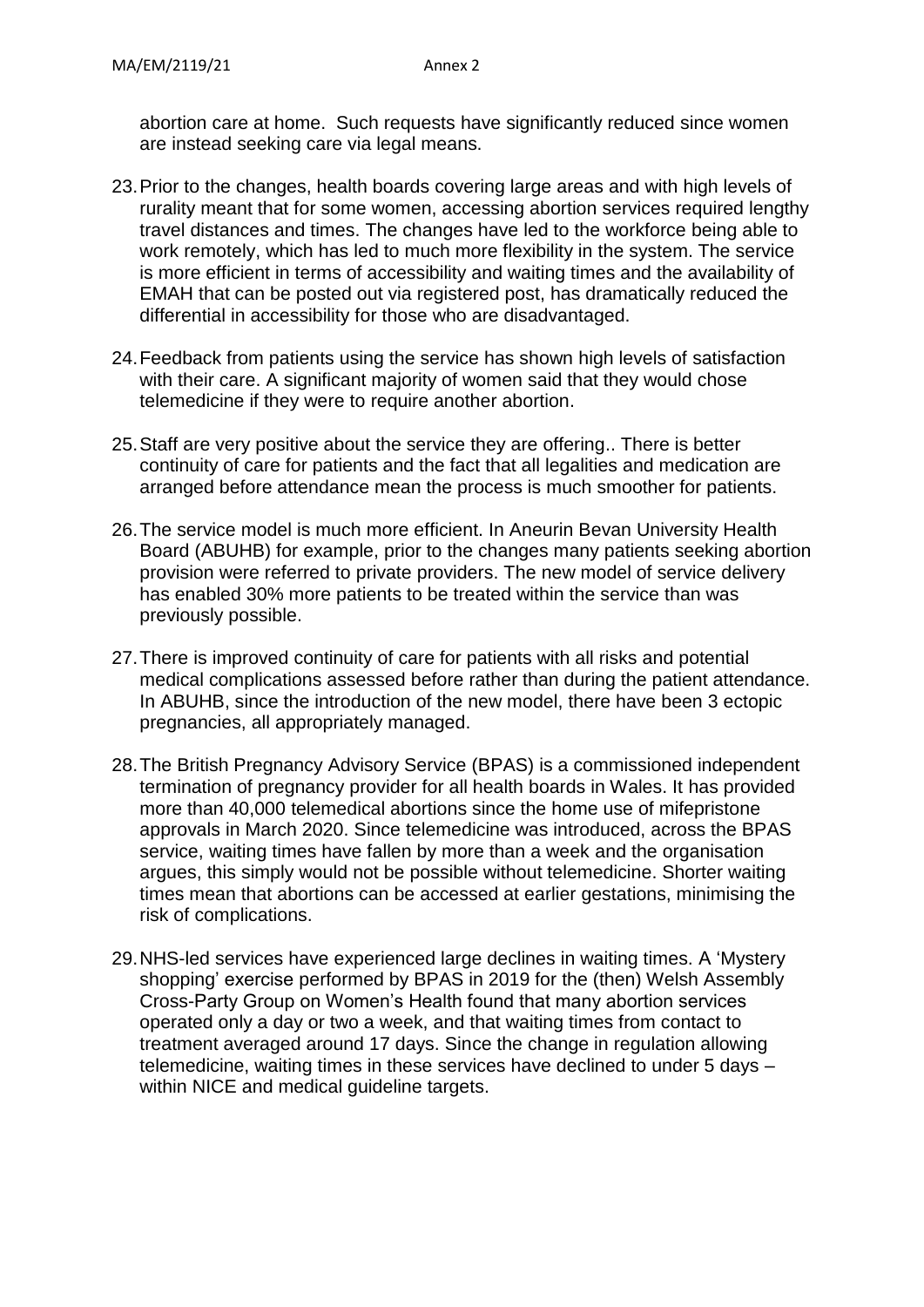## **Key concerns raised**

30.The response from clinicians and professional bodies has been overwhelmingly positive. However, there were some concerns raised which we have considered in the following section:

## **Safety**

- 31.Abortion is a low-risk medical procedure, safer than continuing a pregnancy to term. Clinical risk is an aspect of all forms of medical care which is managed by the patient's clinical team in discussion with the patient.
- 32.In line with the position of leading medical bodies such as the Royal College of Obstetricians and Gynaecologists and the Royal College of Midwives, abortion is best managed as medical care between a woman and her clinical team.
- 33.Before the approval of mifepristone at home, thousands of women in Wales were passing their pregnancies at home. Even prior to the approval for the home use of misoprostol, women were not remaining in hospital to pass their pregnancy, but instead travelling home often while suffering the early stages of miscarriage.

#### Ectopic pregnancy

- 34.The overall rate of ectopic pregnancy and complications related to ectopic pregnancy are low in the UK. According to NICE, the rate of ectopic pregnancy is 11 per 1,000 pregnancies. In line with other research, a large scale cohort study of women with unwanted pregnancies in the UK found a smaller prevalence amongst them: 2 in 1,000 clients presenting with an extra-uterine pregnancy ref: <https://obgyn.onlinelibrary.wiley.com/doi/full/10.1111/1471-0528.16668>
- 35.Women seeking abortions are screened for ectopic pregnancy and have historically been exposed to ultrasound scanning at an earlier stage than those who intend on continuing their pregnancies, even though the risk of ectopic pregnancy is higher in the latter group. In maternity care, ultrasound is not used for routine screening of asymptomatic women, and the first routine ultrasound scan does not take place until 12 weeks.
- 36.An important part of telemedical consultation and scan screening for abortion services is assessing a woman for likelihood of ectopic pregnancy. In Cardiff and Vale University Health Board, a clinical flow-chart to standardise screening of ectopic risk has been developed. Any woman who is symptomatic or who has a risk factor for an ectopic pregnancy will be invited for ultrasound scan and assessment in clinic. This good practice is something officials would ensure is delivered on an all-Wales basis should the approval to make the arrangements for EMA at Home be made permanent.
- 37.NICE guidelines are clear that Early Medical Abortion can be provided before there is definitive evidence of an intrauterine pregnancy, and the nature of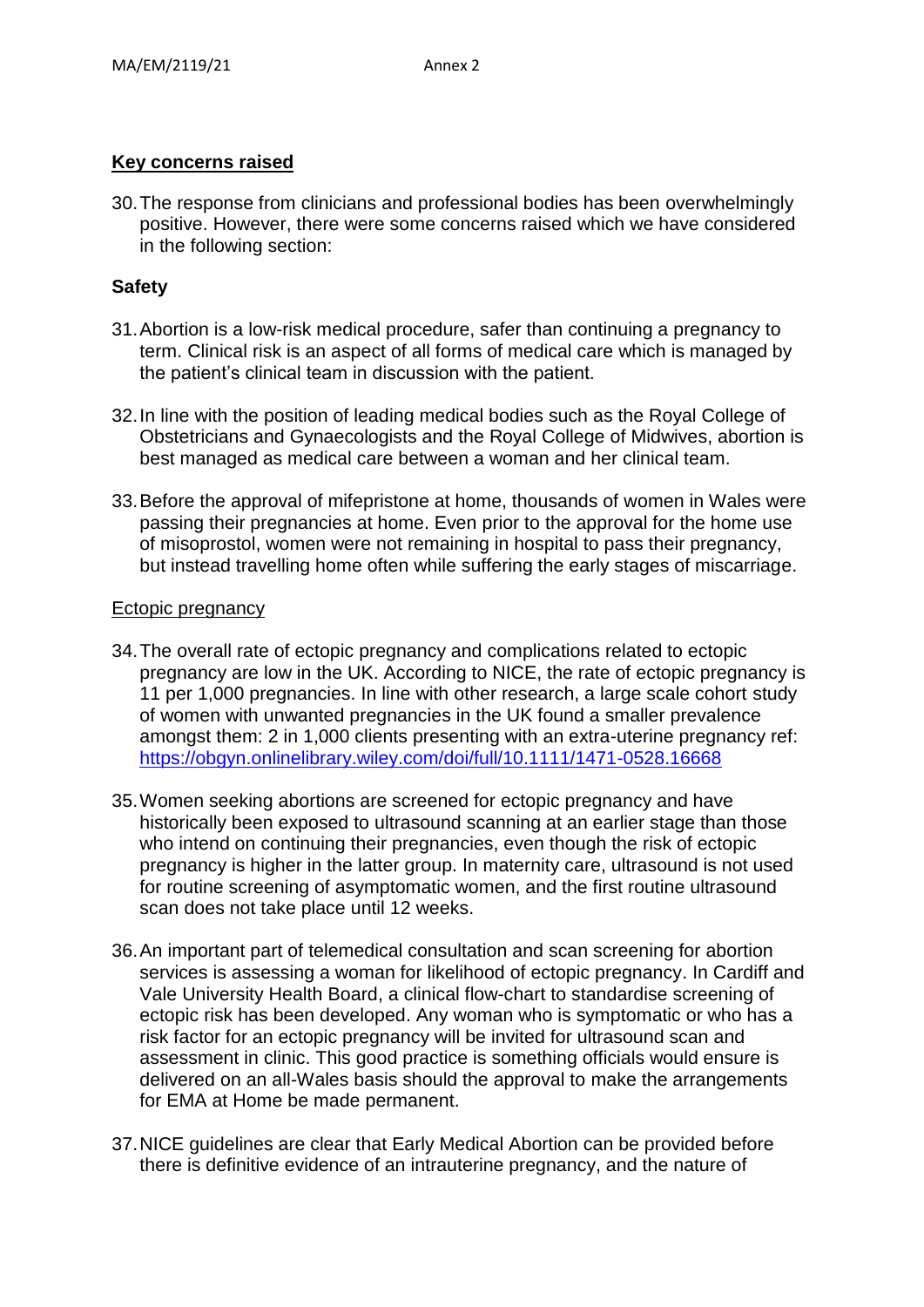scanning at very early gestations makes detection of extra-uterine pregnancies more difficult and result in high rates of false positives. There is no clinical risk to patients with an ectopic pregnancy of taking abortion medication – patients are asked to confirm their understanding that a small risk of an abnormal pregnancy (ectopic or molar) remains and will require additional treatment.

- 38.This approach has been confirmed as safe by the already cited large cohort study [\(https://obgyn.onlinelibrary.wiley.com/doi/full/10.1111/1471-0528.16668](https://obgyn.onlinelibrary.wiley.com/doi/full/10.1111/1471-0528.16668) ) which reported that the telemedical model 'resulted in very low rates of undiagnosed ectopic pregnancy' (0.03%).
- 39.Ectopic pregnancies diagnosed after abortion treatment present a minimal risk which is present regardless of the care pathway. In summary the small possibility of an undiagnosed ectopic does not present an additional risk for telemedicine abortion because:
	- the incidence of ectopic pregnancy is very low in abortion patients
	- $\bullet$  the outcome is not influenced by the care pathway,
	- screening for ectopic pregnancy takes place at an earlier gestation in abortion care than for women continuing pregnancies, thus making early detection more likely
	- the majority of ectopic pregnancies are detected prior to treatment in both the in-person and telemedical care pathways
	- ectopic pregnancies are not complicated by Early Medical Abortion treatment.

# **Safeguarding**

## Children

40.Additional safeguarding for under-18s include questions designed to assess the likelihood of Child Sexual Exploitation, and identification of a responsible adult present while undergoing the termination. Where an under-18 has a social worker or contact with mental health services, their caseworker will be informed. If there are doubts the teenager is invited to attend clinic for a face-to-face discussion and consideration of in-patient treatment.

#### Vulnerable women/domestic abuse

- 41.Clinicians argue that evidence from the past year, forcing clinic attendance is likely to result in reduced safeguarding disclosures and increasing numbers of vulnerable women and girls turning to illegal, unregulated sources of abortion medication online.
- 42.Abortion providers ask each woman whether they feel safe at home both those treated in-person and via telemedicine. In Cardiff & Vale for example, the UHB's safeguarding team is involved and cases managed in line with relevant guidance. NHS bodies have established an excellent working relationship social services and the police, as well as local charities and organisations to help women who need support.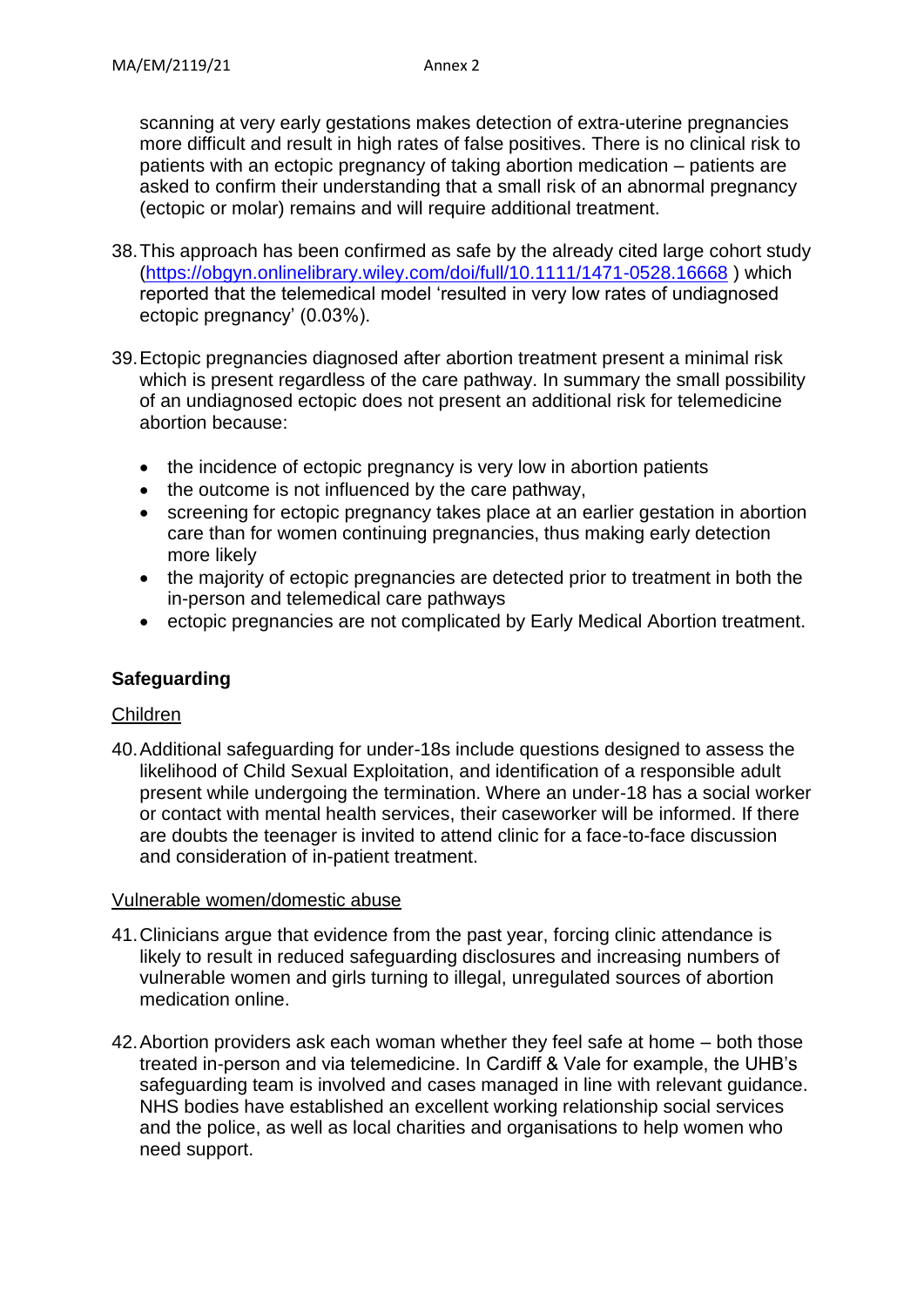- 43.Since telemedicine started, providers have found that clients are more comfortable disclosing domestic abuse and other problems when talking from within their more familiar setting – enabling clinicians to better support them, whatever their need. Telemedicine is not a barrier to discussing safeguarding or domestic abuse concerns.
- 44.We also know that women who have previously struggled to access in-clinic care, including women in abusive relationships, are no longer sourcing help outside the regulated healthcare system

## **Access to abortion services – depravation and rurality**

- 45.Based on BPAS data from the first quarter of providing EMA at home (April June 2020), compared to the same quarter in 2019 (April – June 2019), the telemedical abortion service has a positive impact on abortion care for women from more deprived backgrounds and for women from more rural and remote areas who had previously experienced longer waiting times and higher gestation at treatment.
- 46.Women from more rural areas have historically struggled to access abortion care in an equitable way – as a result of the need to travel a greater distance, issues for disadvantaged of women of accessing private transport, and the increased difficulties of spending longer away from home. The introduction of telemedicine has had a positive impact on women from more rural areas who were particularly disadvantaged by the requirement to attend a clinic.

47.Figures from within the BPAS service show:

- Waiting times have fallen 30% more for women living in 'rural sparse' areas than in 'urban' areas
- Gestation at treatment has fallen 12% more for women in 'rural sparse' areas than in 'urban' areas
- Women in 'rural sparse' areas were 5 percentage points more likely to access Pills by Post than women in urban areas, despite no difference in overall Early Medical Abortion preference

## **Development of consistent guidance**

- 48.There is a significant amount of evidence and feedback that demonstrates the temporary arrangements to allow women to access early medical abortion at home have had a positive impact on termination of pregnancy provision for both the women accessing the service and the service itself.
- 49.However, to ensure that provision is consistent and of a high standard of care and safety, officials will work with professionals to build on current guidance, taking into account the concerns raised and good practice demonstrated by some abortion services over the last 12 months and to ensure provision is consistent with the National Clinical Framework.